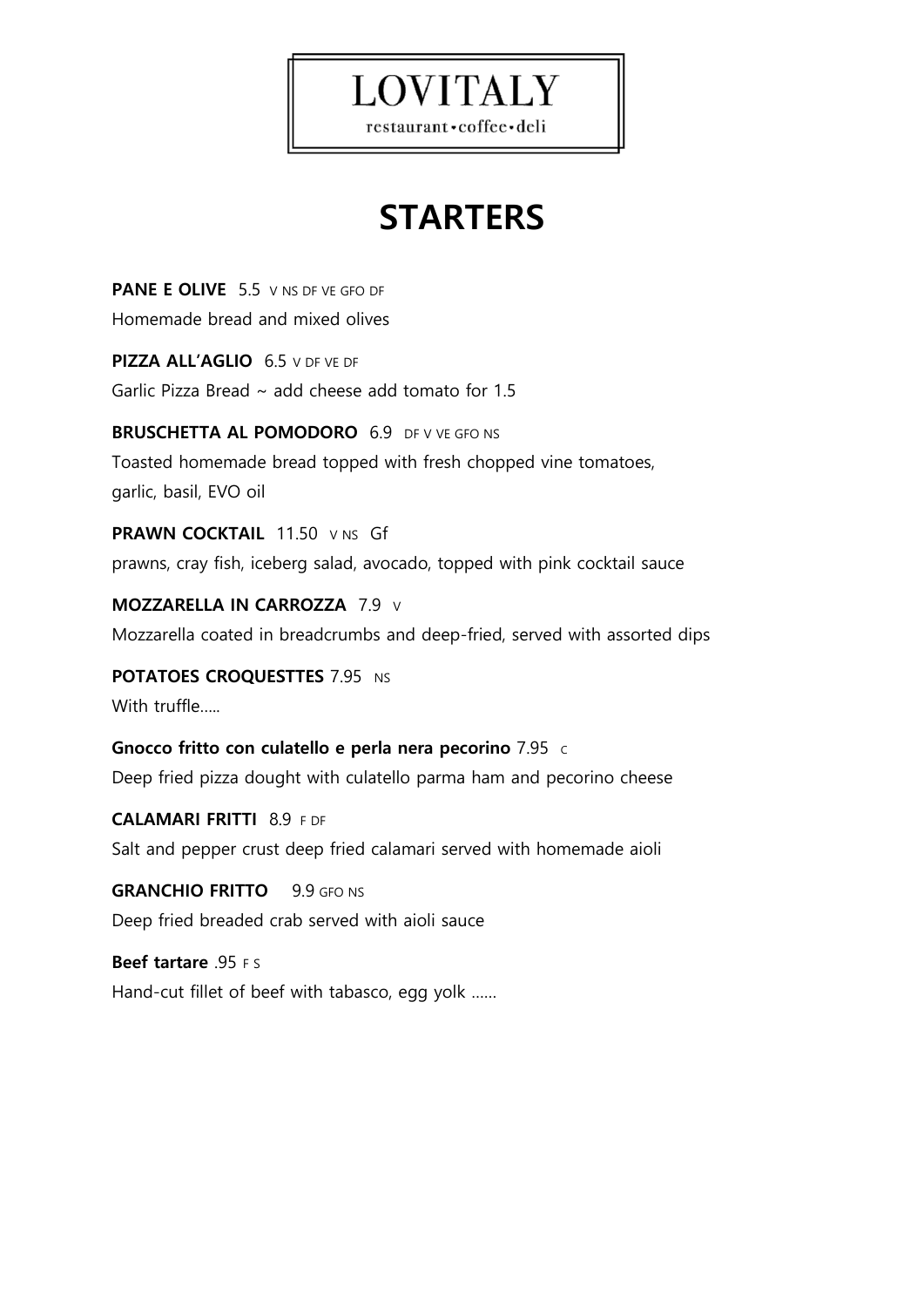

### *TAGLIERI – PLATTERS ALL PLATTERS ARE FOR 2PP*

#### **TAGLIERE VEGETARIANO** 17.90 V GFO DFO VEO NS S

A light and fresh platter with grilled vegetables, sundried tomatoes, eggs, , olives, assorted vegetarian delights selected by our chef and all accompanied with our homemade chilli jam, Sardinian flat bread, homemade bread and Italian grissini

#### **TAGLIERE DI FORMAGGI** 19.90 V GFO NS S

A generous selection of freshly cut Italian cheeses and grilled vegetables accompanied with our homemade chilli jam, Italian truffle honey and sweet dips, Sardinian flat bread, homemade bread and Italian grissini

#### **TAGLIERE LOVITALY** 21.95 GFO DFO NS S

Our signature platter. The finest selection of freshly cut Italian cured meats and fresh Italian cheeses on a bed of Sardinian flat bread accompanied with homemade chilli jam, homemade bread and Italian grissini

#### **TAGLIERE FRITTO MISTO DI PESCE** 23.95 F SF DF S

A succulent mixed deep fried fish platter especially selected for you from local sustainable areas. The platter includes king prawns, whitebait, calamari and crab served on a bed of chips. All accompanied with our homemade chilli jam, homemade aioli and fresh lemon slices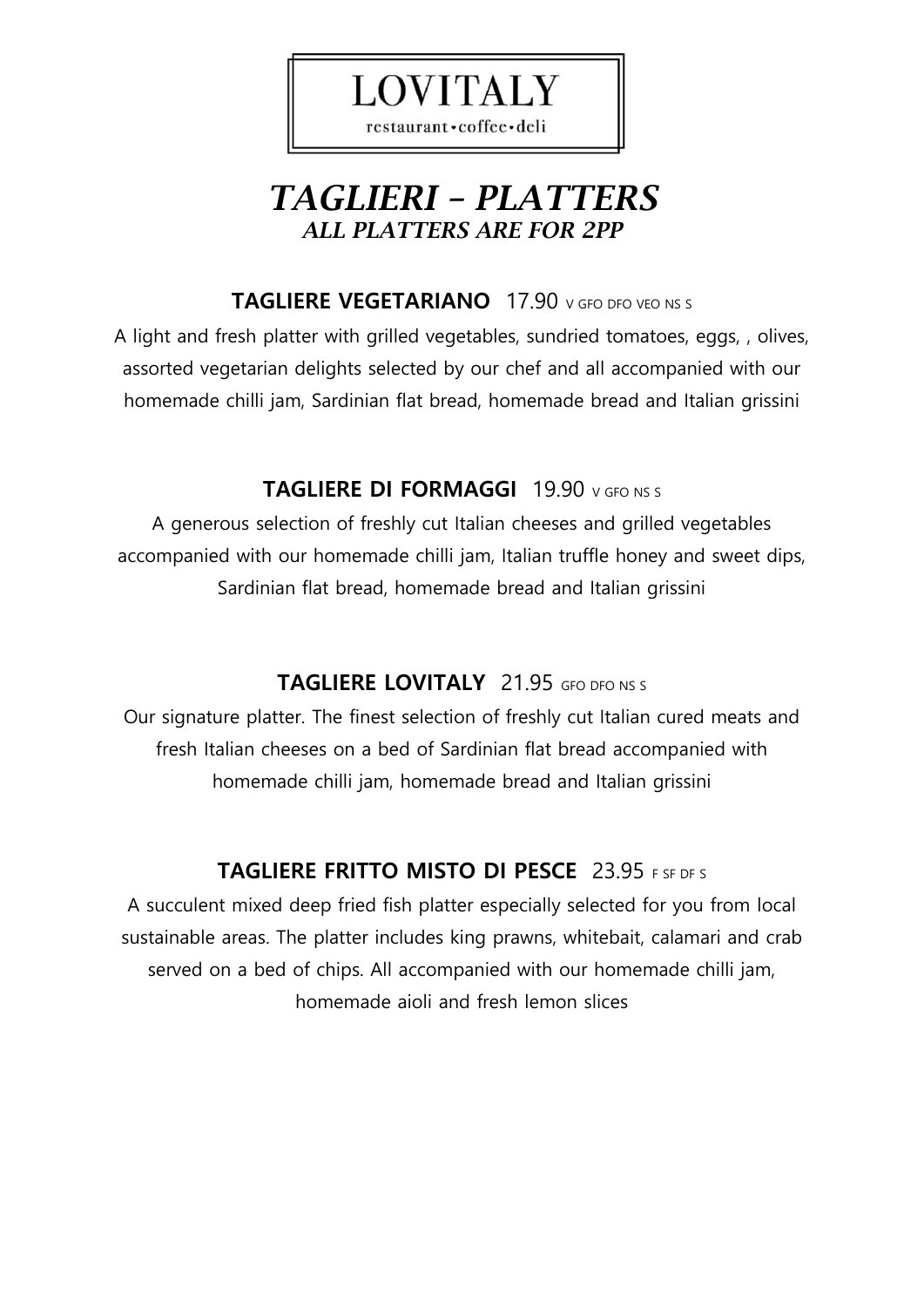

restaurant · coffee · deli

# **PASTA & CO.**

**TAGLIATELLE AL RAGÙ BOLOGNESE** 10.9 GFO DF C

Tagliatelle with homemade 100% beef Bolognese sauce

**LASAGNA** 10.95NS C

Traditional Italian lasagna with homemade 100 % beef Bolognese sauce served with mixed leaves salad

**TORTELLINI PROSCIUTTO E PANNA 10.95 NS** 

Fresh tortellini with Italian cooked ham, parmigiano reggiano, cream

**TAGLIATELLE AI FUNGHI DELLA NEW FOREST E PORCINI** 13.95 VO VEO GFO NS DFO Egg tagliatelle with New Forest and porcini mushrooms, truffle, parmigiano reggiano shavings, garlic, parsley

**GNOCCHI SORRENTINA** 13.9 DF NF Potatoes gnocchi wi

**RAVIOLI DEL GIORNO**  Fresh homemade ravioli of the day  $\sim$  please ask a member of staff

**RISOTTO DEL GIORNO** Please ask a member of staff  $\sim$  30 min waiting time

**LINGUINE AI FRUTTI DI MARE** 17.9 F GFO SF DF S Linguine with fresh seafood

**RIGATONI ALLA MEDITERRANEA** With fresh vegetable in a tomato sauce **SPAGHETTI AGLIO OLIO E PEPERONCINO** With evo oli garlic and chilli **SPAGHETTI CARBONARA** WITH FRESH EGG YOLK, BLACK PEPPER, AND PECORINO ROMANO CHEES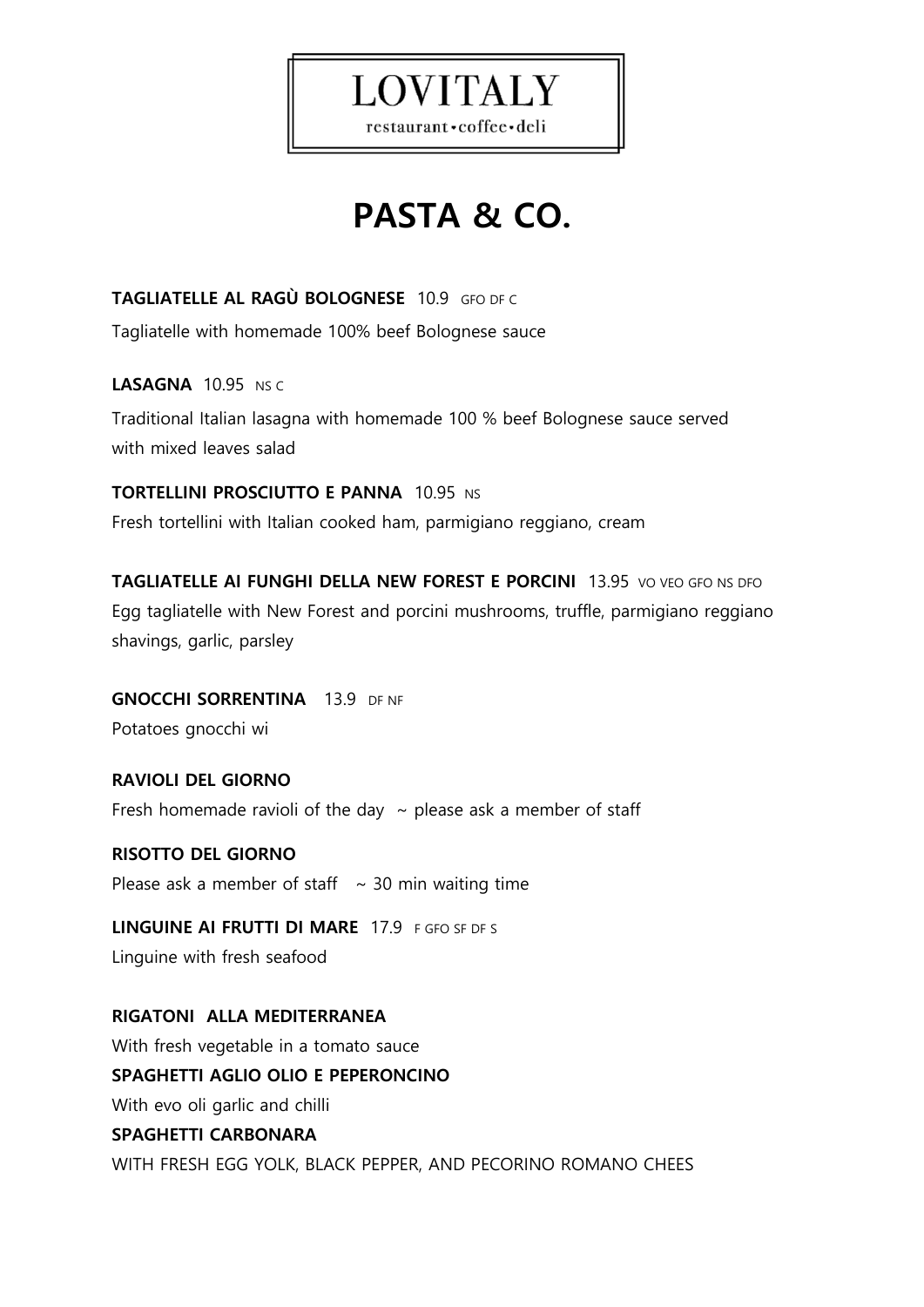

## **SECONDI - MAINS**

#### **PARMIGIANA DI MELANZANE** 11.9 V

Layers of fried aubergines, tomato and basil sauce, grated parmigiano reggiano served with mixed leaves salad

#### **POLLO RIPIENO.....** 12.5 GFO DF

Chicken breast, black olives, capers, tomato sauce and oregano served with vegetables

#### **HAMBURGER LOVITALY 14.9 DFO S**

100% beef burger, mayo, gorgonzola cheese, caramelised onions, homemade chilli jam, fresh tomatoes, crispy Italian pancetta served with chips

#### **AGNELLO IMPANATO** 15.5 GFO DFO NS

Italian pork loin fillet with a rich mushroom cream sauce served with roast potatoes

#### **COTOLETTA ALLA MILANESE** 16.95DF

Breaded chicken escalope, Milanese style, served with chips

#### **Maiale ......** 17.50 DF Slow-cooked lamb shank in a red wine and porcini mushroom sauce served with roasted garlic mashed potatoes

#### **Filetti di manzo** 21.9 DFO

10oz grilled Ribeye steak, rocket, cherry tomatoes and parmigiano reggiano shavings served with chips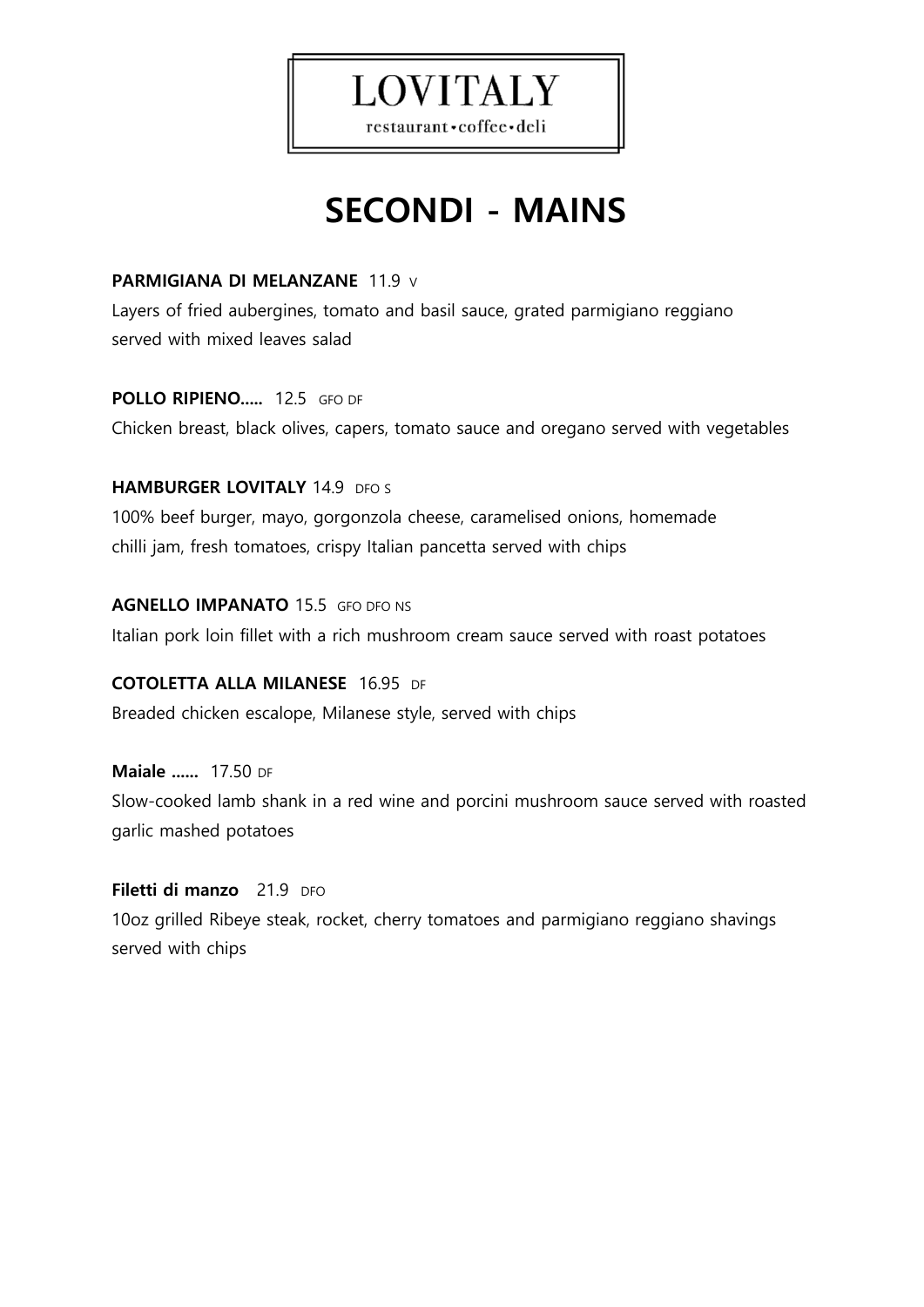## **PIZZA**

**LOVITALY** 

restaurant · coffee · deli

#### **Vegetarian, Vegan, Dairy free, white base options available**

#### **PIZZA MARGHERITA** 8.9 V

Mozzarella, tomato sauce, EVO oil, fresh basil

~ add buffalo mozzarella 2.5

#### **PIZZA HAWAIANA** 9.7

Italian cooked ham, pineapple, tomato sauce, mozzarella

#### **PIZZA VEGETARIANA** 11.5 V

Mixed grilled vegetables, cherry tomatoes, mozzarella, tomato sauce

#### **PIZZA CRISTINA** 11.5 F

Red base pizza, anchovies, onions, black olives, capers, tomato sauce

#### **PIZZA 4 FORMAGGI** 12.7 V

Gorgonzola, taleggio, brie, mozzarella, tomato sauce

#### **PIZZA CALABRIA** 12.5 S

Spicy salame, grilled peppers, mozzarella, tomato sauce, chilli oil

#### **PIZZA BOSCAIOLA** 13.5

Italian pancetta, grated pecorino Romano, caramelised onions, tomato sauce

#### **PIZZA BOSCAIOLA**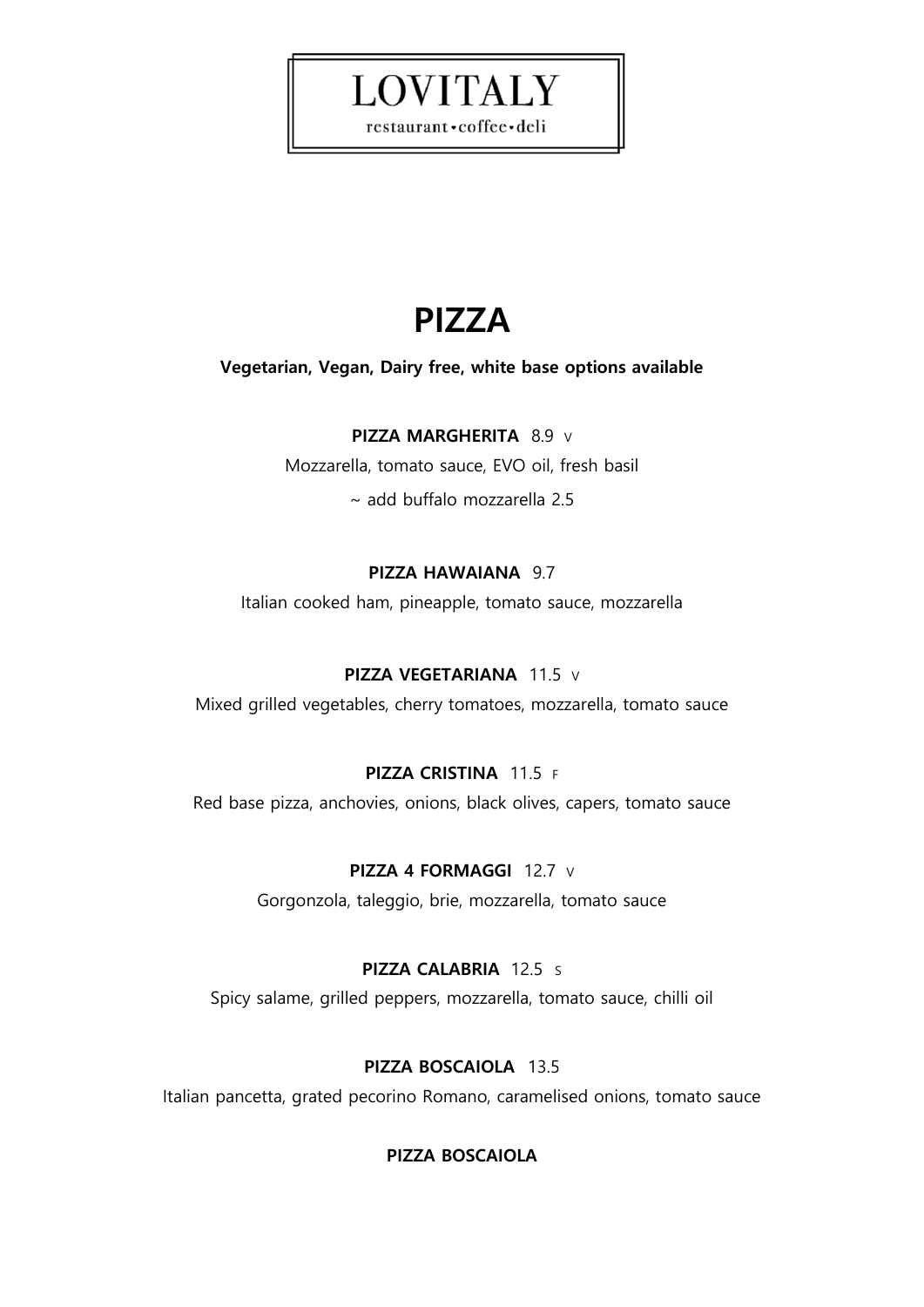#### **PIZZA 4 STAGIONI** 12.7

**LOVITALY** 

restaurant · coffee · deli

Italian cooked ham, mushrooms, artichokes, black olives, mozzarella, tomato sauce

#### **PIZZA AL TONNO 13.95 NS**

Tuna, mozzarella, tomato sauce

#### **PIZZA CAMPANIA** 13.5

Italian sausage, friarielli, mozzarella, tomato sauce

#### **PIZZA TOSCANA** 13.9

Parma ham, mozzarella, parmigiano reggiano shavings, rocket, tomato sauce ~ add buffalo mozzarella 2.5

#### **PIZZA CONTADINA** 13.9

Italian sausage, Sardinian pecorino, mozzarella, tomato sauce

#### **PIZZA CARBONARA** 13.95

Italian sausage, taleggio, caramelised onions, mozzarella, tomato sauce

#### **PIZZA LOVITALY (MEAT)** 14.5 s

Spicy salame, Milano salame, Italian cooked ham, Italian sausage, mozzarella, tomato sauce

#### **PIZZA LOVITALY (SEA)** 14.5 F SF

Prawns, calamari, mussels, mixed grilled vegetables, cherry tomatoes, mozzarella, tomato sauce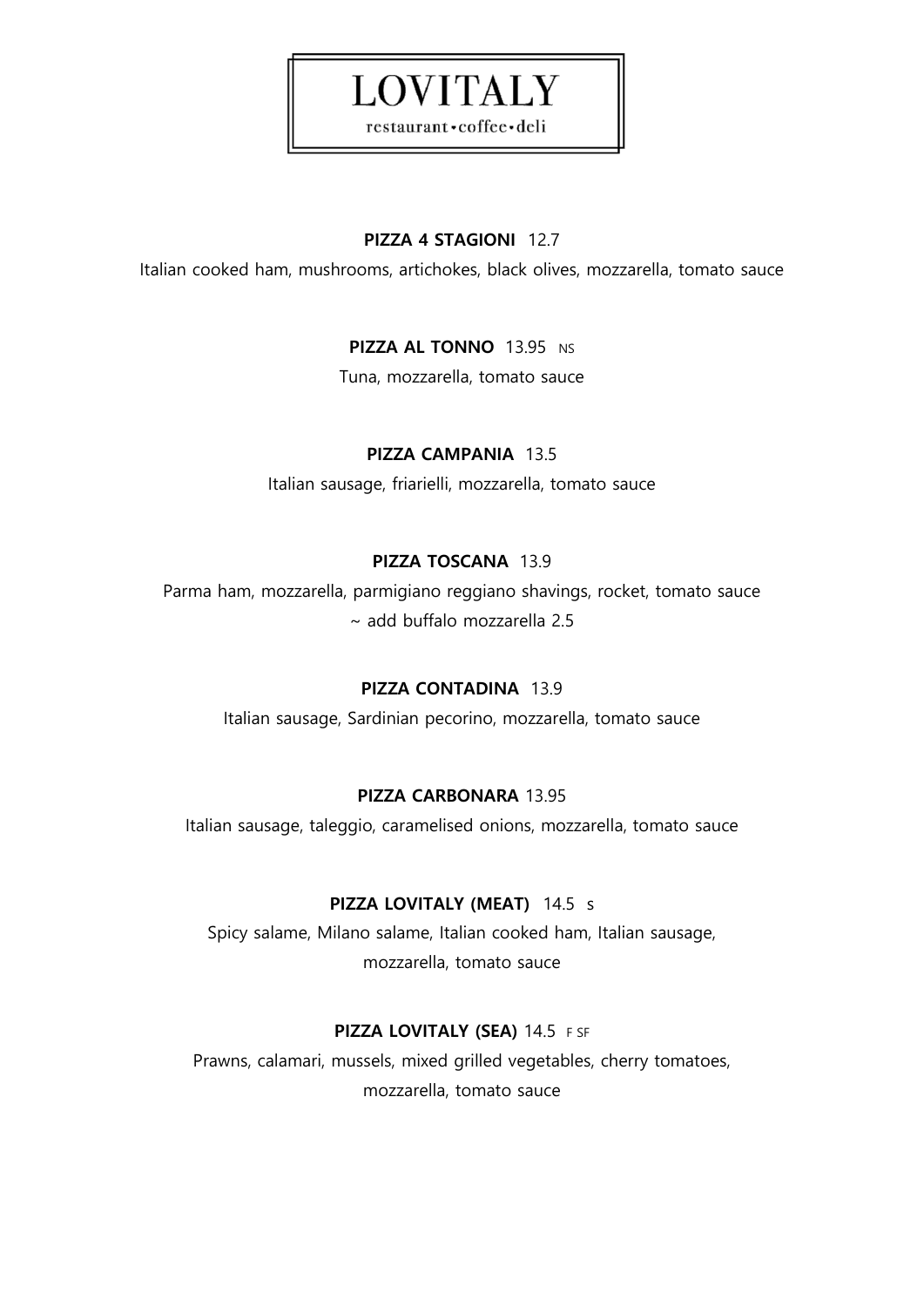# **INSALATE – SALADS**

**LOVITALY** 

restaurant · coffee · deli

**SMAKED SALMON SALAD** 9.9 GF V

Buffalo mozzarella, avocado, fresh vine tomatoes, mixed leaves salad, basil

~ add Parma ham for 2.1

**INSALATA DI POLLO** 11.9 NS DFO F Grilled chicken breast, soft boiled egg, avocado, red onions, mixed leaves salad with Italian dressing and croutons

 **IN INSALATA DI POLLO**

**INSALATA DI CARNE** 

## **CONTORNI - SIDE DISHES**

**MIXED LEAVES SALAD WITH ONIONS, BLACK OLIVES, TOMATOES** 4.9 V VE GF DF **ROCKET AND PARMESAN CHEESE SALAD** 4.9 V GF **FRENCH FRIES** 4.5 V DF **ROAST POTATOES** 4.9 V VE GF DFO **MIXED ROAST OR GRILLED SEASONAL VEGETABLES** 5.5. V DF **TOMSTO R ONION SALAD** V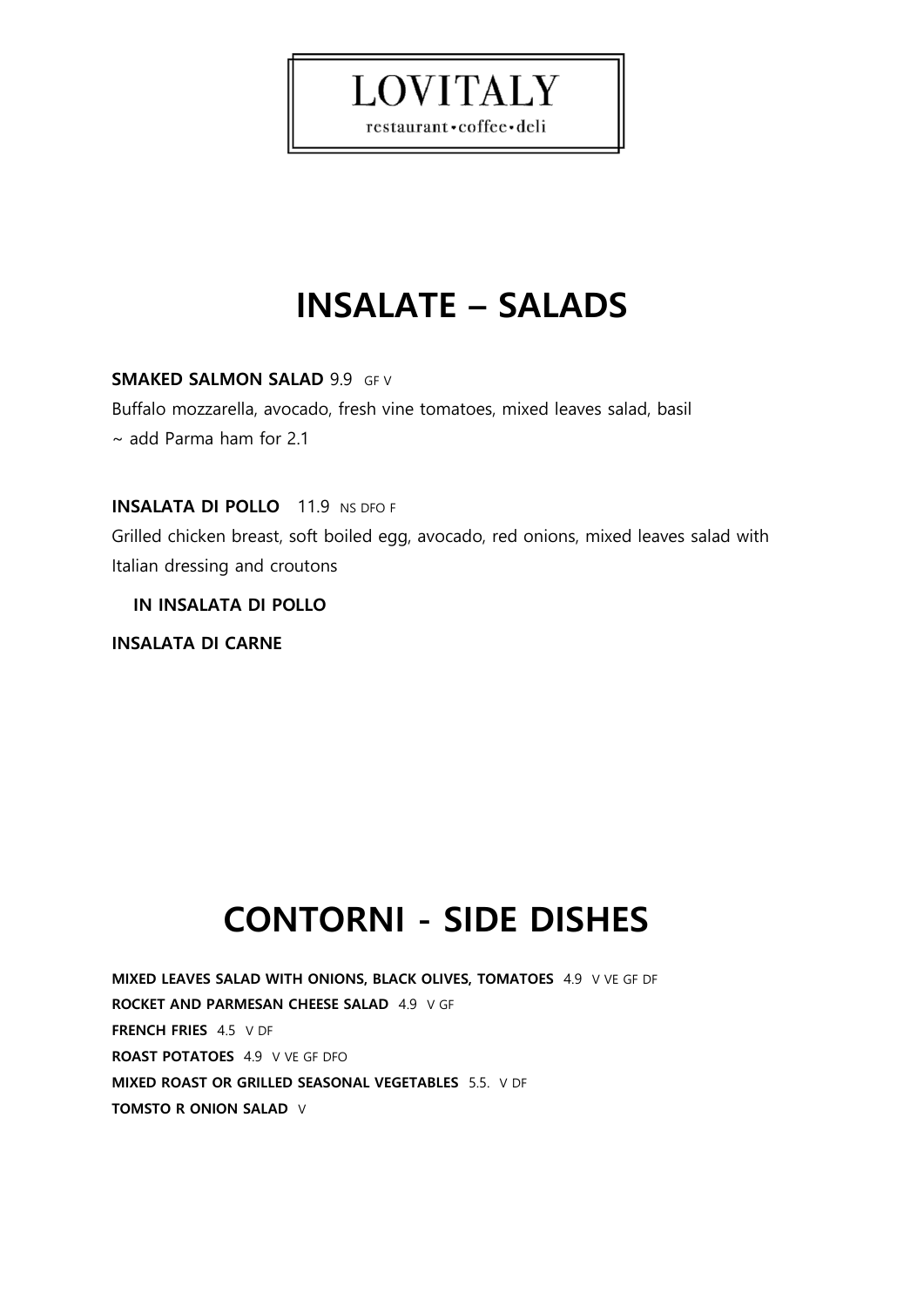# **LOVITALY**

restaurant · coffee · deli

# **PANINI**

Lunch time only from 12pm till 14:00pm

#### **PANINO ITALIANO** 6.5

Italian cooked ham, mozzarella, mushrooms

**PANINO VEGETARIANO** 6.5 V NS Mixed grilled vegetables, mozzarella, pesto, fresh vine tomato

**PANINO CALABRESE** 6.95 S

Italian spicy salame, mozzarella, rocket, fresh vine tomato, chilli oil

#### **PANINO LOVITALY** 7.95

Parma ham, buffalo mozzarella, rocket, fresh vine tomato, EVO oil, origano

#### **PANINO ALLA BISTECCA** 7.95

Bresaola Italian IGP cured beef, dolcelatte, parmigiano reggiano shavings, rocket

#### **PANINO MILANESE** 8.95

Breaded crispy veal escalope, fresh tomato, mixed leaves salad, mayo

#### **PANINO al pesce** 7.95

Italian sausage, taleggio cheese, caramelised onions

#### **PANINO SALMONE** 7.95 FS

Fresh tomato, avocado and smoked salmon, homemade chilli jam

#### **IL MIO PANINO** VO VEO DFO

Make you own panino by choosing any fresh ingredient from the deli counters

#### **ADD FRENCH FRIES 2**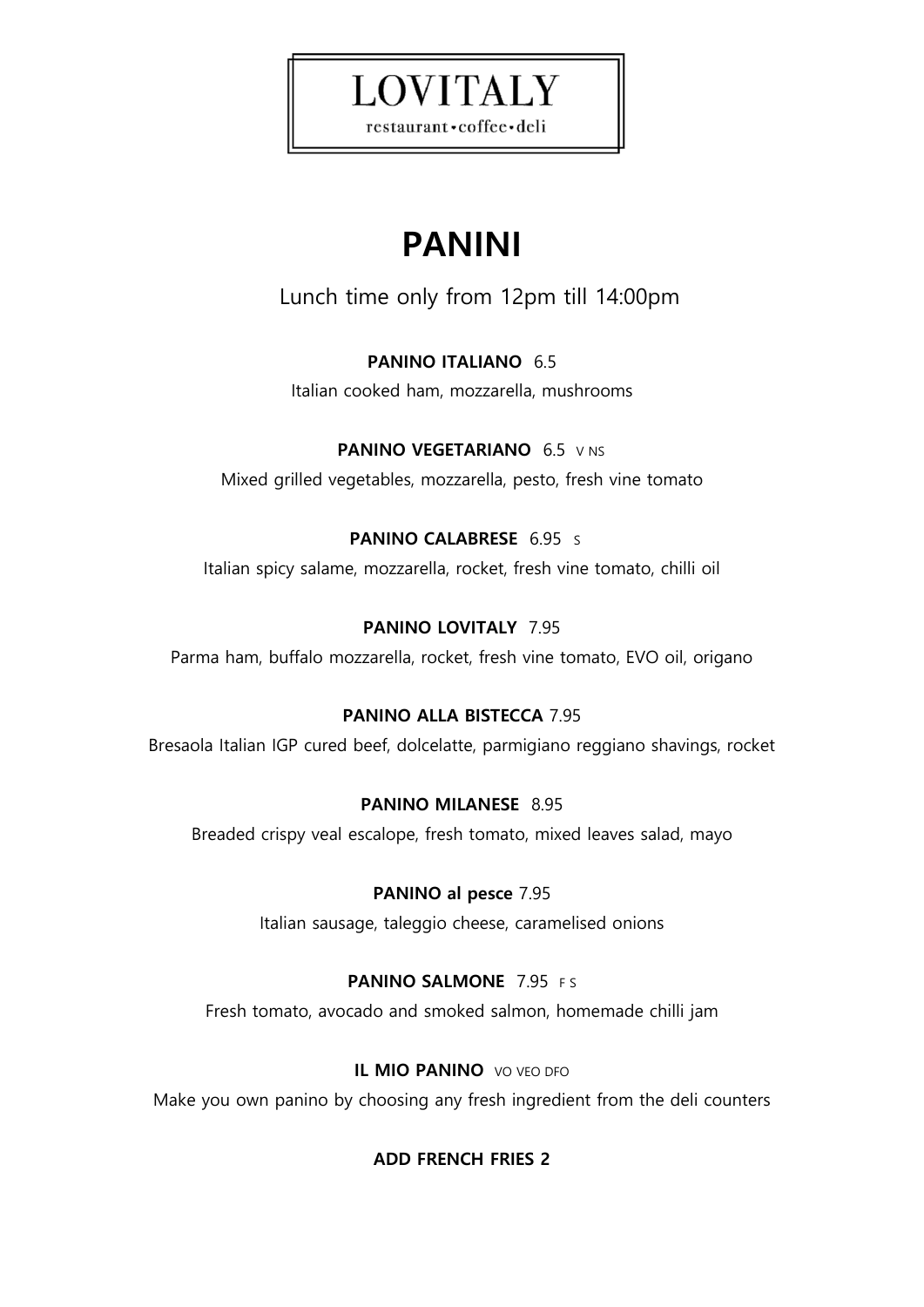# **LOVITALY**

restaurant · coffee · deli

# **DOLCI – DESSERTS**

#### **TORTA DI PANETTONE AL CIOCCOLATO** 6.5 V

Homemade chocolate panettone bread & butter pudding served with a dash of Vecchia Romagna Italian brandy and pouring cream

#### **TIRAMISU'** 5.9 V

Our signature homemade dessert, made with mascarpone cheese, espresso, savoiardi biscuits, pasteurized eggs and marsala

#### **PANNACOTTA** 5.5 GF

A smooth and creamy homemade dessert made with cooked cream and topped with a choice of caramel, chocolate or mixed berries sauce

#### **COCKTAIL AL CIOCCOLATO** 6.5 GF

Hot chocolate mousse served with whipped cream and fresh strawberries  $\sim$  add Baileys for 2

**DOLCE DEL GIORNO** 6.5 (ask waiter for availability)